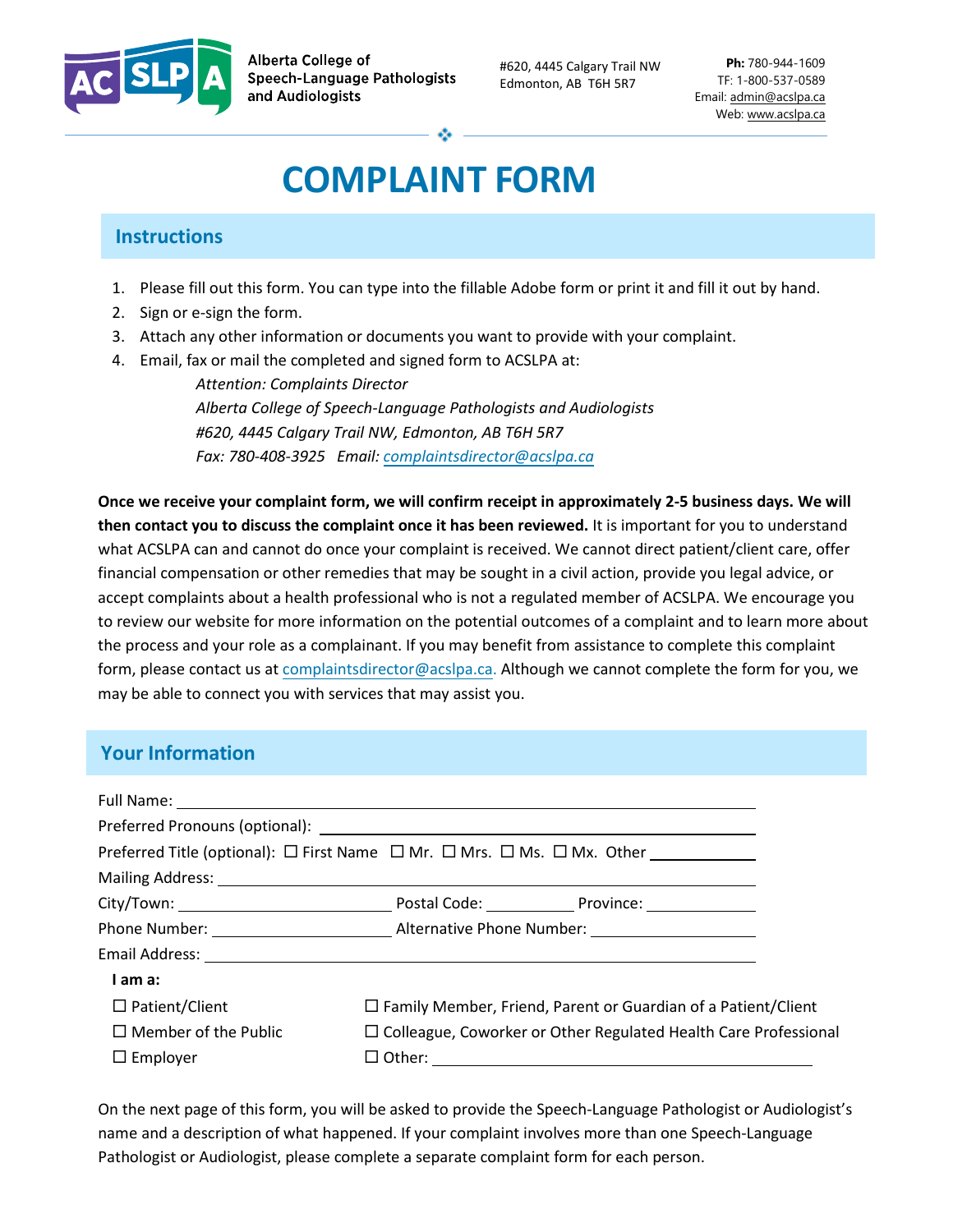# **Complaint Details**

#### **Please provide the following details about the Speech-Language Pathologist or Audiologist involved:**

Full Name of Speech-Language Pathologist or Audiologist: Registration number of Speech-Language Pathologist or Audiologist (if known): Contact Information for Speech-Language Pathologist or Audiologist (if known):

Place of Employment of the Speech-Language Pathologist or Audiologist (if known):

#### **Date of Incident(s):**

#### **Location of Incident(s):**

| In Clinic/Hospital:                                                                                                                                                                                                            |
|--------------------------------------------------------------------------------------------------------------------------------------------------------------------------------------------------------------------------------|
| In Home: the contract of the contract of the contract of the contract of the contract of the contract of the contract of the contract of the contract of the contract of the contract of the contract of the contract of the c |
| In School:                                                                                                                                                                                                                     |
| Virtual/Remote: ______                                                                                                                                                                                                         |
| Other:                                                                                                                                                                                                                         |

**Please describe your concerns about the Speech-Language Pathologist or Audiologist:** (*If more space is required or if you want to provide supporting documents or information, please attach them to this form.*) Include specifics about your concerns. This could include the events leading to/surrounding your concerns and any outcomes/harm relating to your concerns. If possible, provide the names and contact information of potential witnesses or supporting documents.